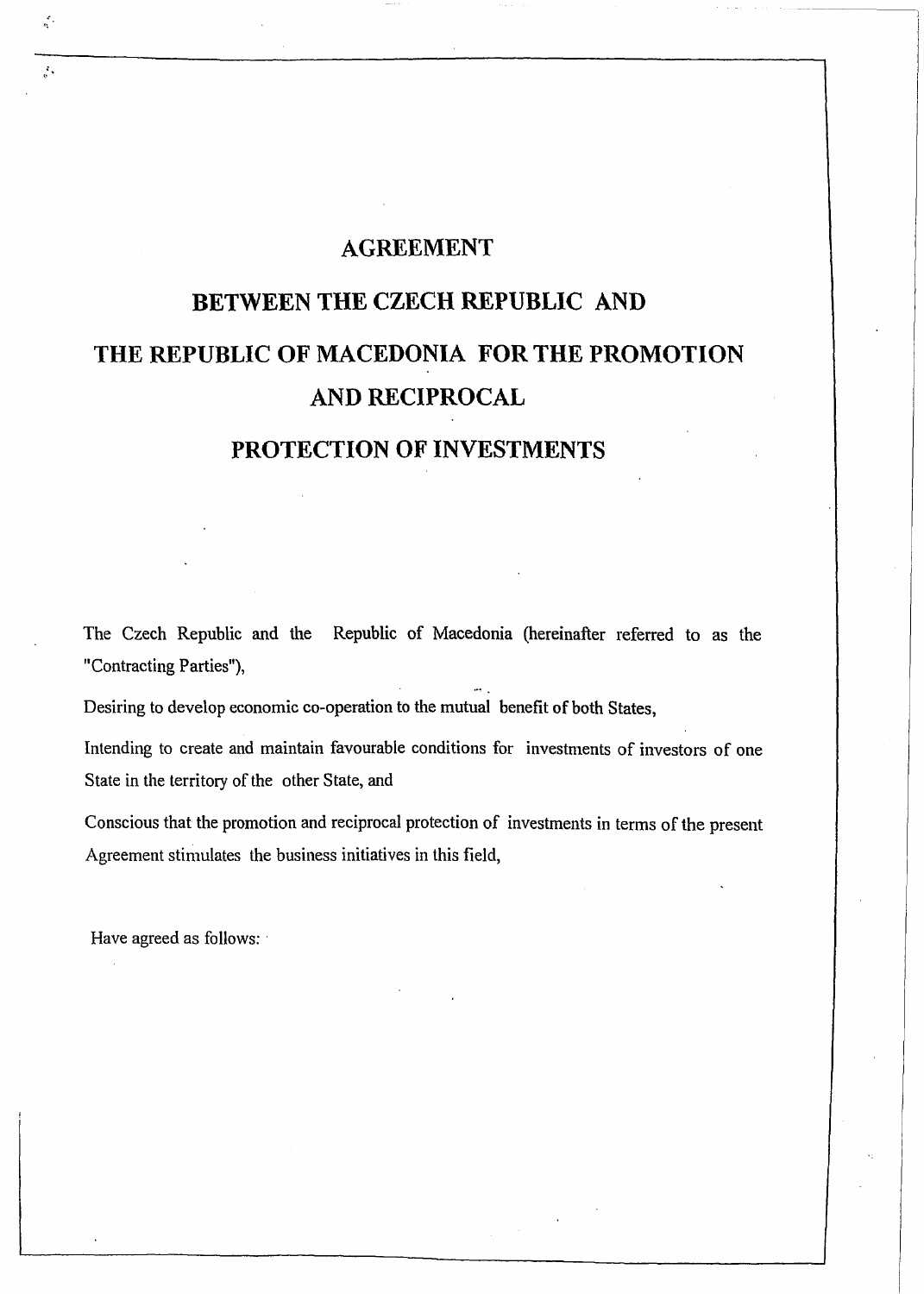#### **Definitions**

For the purposes of this Agreement:

I. The term "investment" shall comprise every kind of asset invested in connection with economic activities by an investor of one Contracting Party in the territory of the other Contracting Party in accordance with the laws and regulations of the latter and shall include, in particular, though not exclusively:

Ia! movable and immovable property as well as any other property rights, such as mortgages, pledges or any other kind of liens;

/b/ shares, stocks and bonds of companies or any other form of participation or interest in a company;

Icl claims to money or any other claim under contract having an economic value associated with an investment;

Idl copyrights, trade marks, patents or other intellectual property rights, know-how, trade secrets, goodwill and technical processes associated with an investment;

lel any right conferred by laws or under contract and any licenses and permits pursuant to laws, including the concessions to search for, extract, cultivate or exploit natural resources.

Any alteration of the form in which assets are invested shall not affect their character as investment.

2. The term "investor" shall mean any natural or legal person of one Contracting Party who invests in the territory of the other Contracting Party.

 $\alpha$  The term "natural person" shall mean any natural person having the nationality of either Contracting Party in accordance with its laws.

/b/ The term "legal person" shall mean, with respect to either Contracting Party, any entity incorporated or constituted in accordance with, and recognized as legal person by *its* laws, having the permanent seat in the territory of that Contracting Party.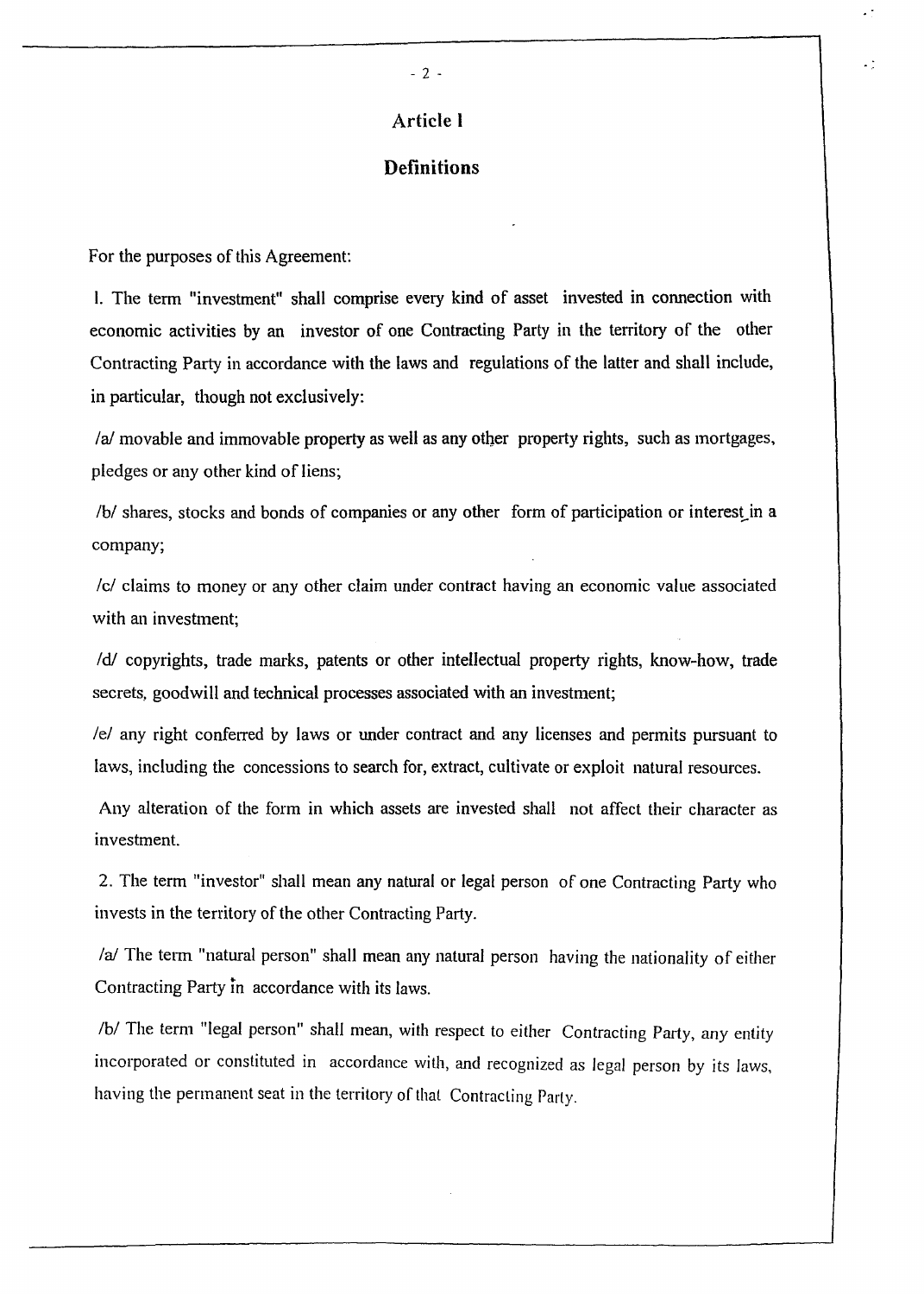- 3. The term "returns" shall mean amounts yielded by an investment and in particular, though not exclusively, includes profits, interest related to loans, capital gains, dividends, royalties or fees.
- 4. The term "territory" shall mean:

 $\ddot{\phantom{a}}$ 

- a) in respect of the Czech Republic, the territory of the Czech Republic over which it exercises sovereignty, sovereign rights and jurisdiction in accordance with international law;
- b) in respect of the Republic of Macedonia, the territory of the Republic of Macedonia, including land, water and airspace, over which it exercises, in accordance with international law, sovereign rights and jurisdiction.

## **Article 2**

#### **Promotion and Protection of Investments**

1. Each Contracting Party shall encourage and create favourable conditions for investors of the other Contracting Party to make investments in its territory and shall admit such investments in accordance with its laws and regulations.

2. When a Contracting Party shall have admitted an investment in its territory, it shall grant in accordance with its laws and regulations the necessary permits in connection with such an investment and with the carrying out of licensing agreements and contracts for technical, commercial and administrative assistance. Each Contracting Party shall, whenever needed, endeavour to issue the necessary authorisations concerning the activities of consultants and other qualified persons of foreign nationality.

3. Investments of investors of either Contracting Party shall at all times be accorded fair and equitable treatment and shall enjoy full protection and security in the territory of the other Contracting Party.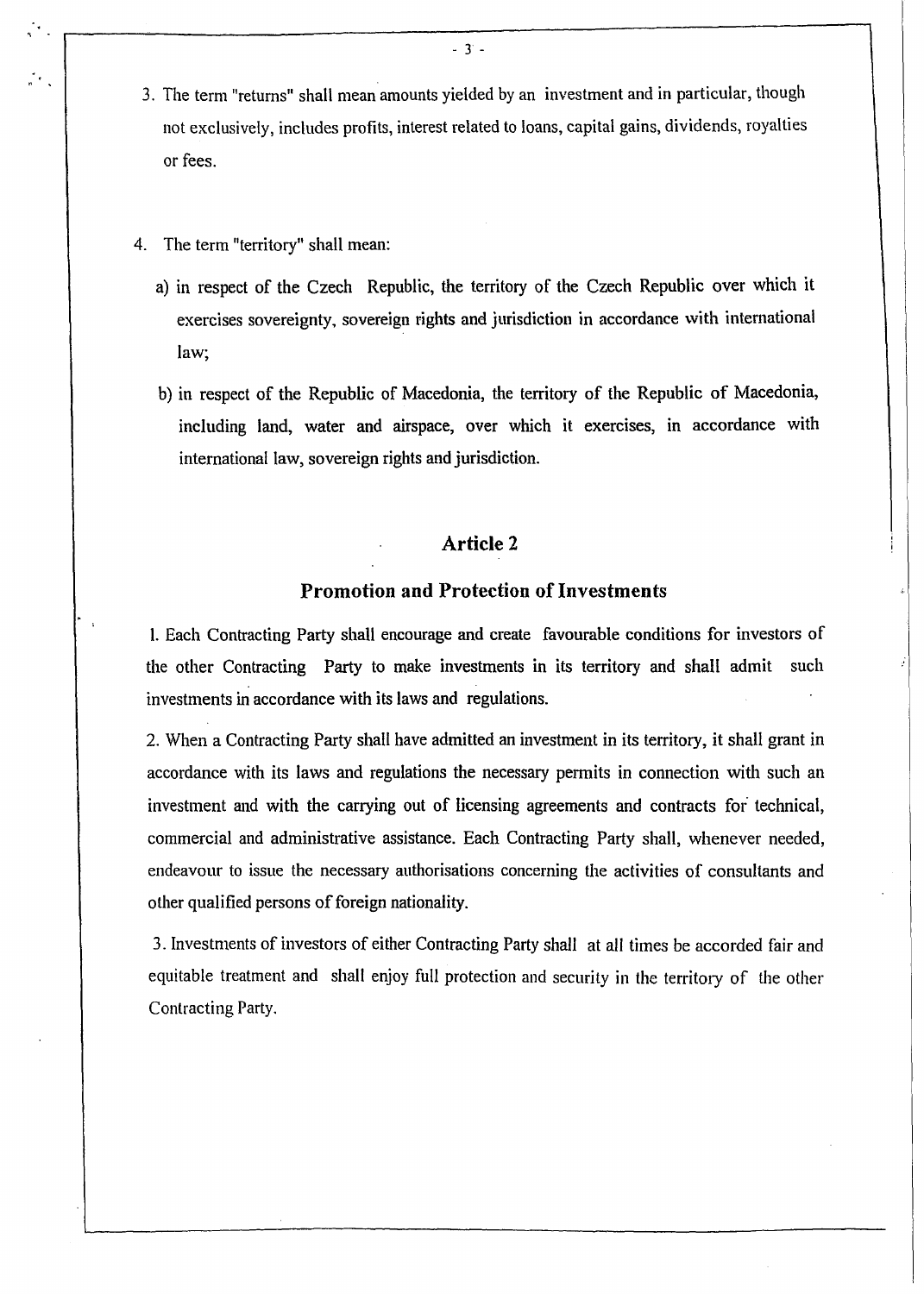#### Article 3

#### National and Most-Favoured-Nation Treatment

1. Each Contracting Party shall in its territory accord to investments and returns of investors of the other Contracting Party treatment which is fair and equitable and not less favourable than that which it accords to investments and returns of its own investors or to investments and returns of investors of any third State, whichever is more favourable.

2. Each Contracting Party shall in its territory accord to investors of the other Contracting Party, as regards management, maintenance, use, enjoyment or disposal of their investment, treatment which is fair and equitable and not less favourable than that which it accords to its own investors or to investors of any third State, whichever is more favourable.

3. The provisions of paragraphs 1 and 2 of this Article shall not be construed so as to oblige one Contracting Party to extend to the investors of the other the benefit of any treatment, preference or privilege which may be extended by the former Contracting Party by virtue of:

 $a$  any customs union or free trade area or a monetary union or similar international agreements leading to such unions or institutions or other forms of regional co-operation to which either of the Contracting Parties is or may become a party;

 $\sqrt{b}$  any international agreement or arrangement relating wholly or mainly to taxation.

# Article 4

#### Compensation for Losses

1. Where investments of investors of either Contracting Party suffer losses owing to war, armed conflict, a state of national emergency, revolt, insurrection, riot or other similar events in the territory of the other Contracting Party, such investors shall be accorded by the latter Contracting Party treatment, as regards restitution, indemnification, compensation or other settlement, not less favourable than that which the latter Contracting Party accords to its own investors or to investors of any third State.

2. Without prejudice to paragraph 1 of this Article, investors of one Contracting Party who in any of the events referred to in that paragraph suffer losses in the territory of the other Contracting Party resulting from: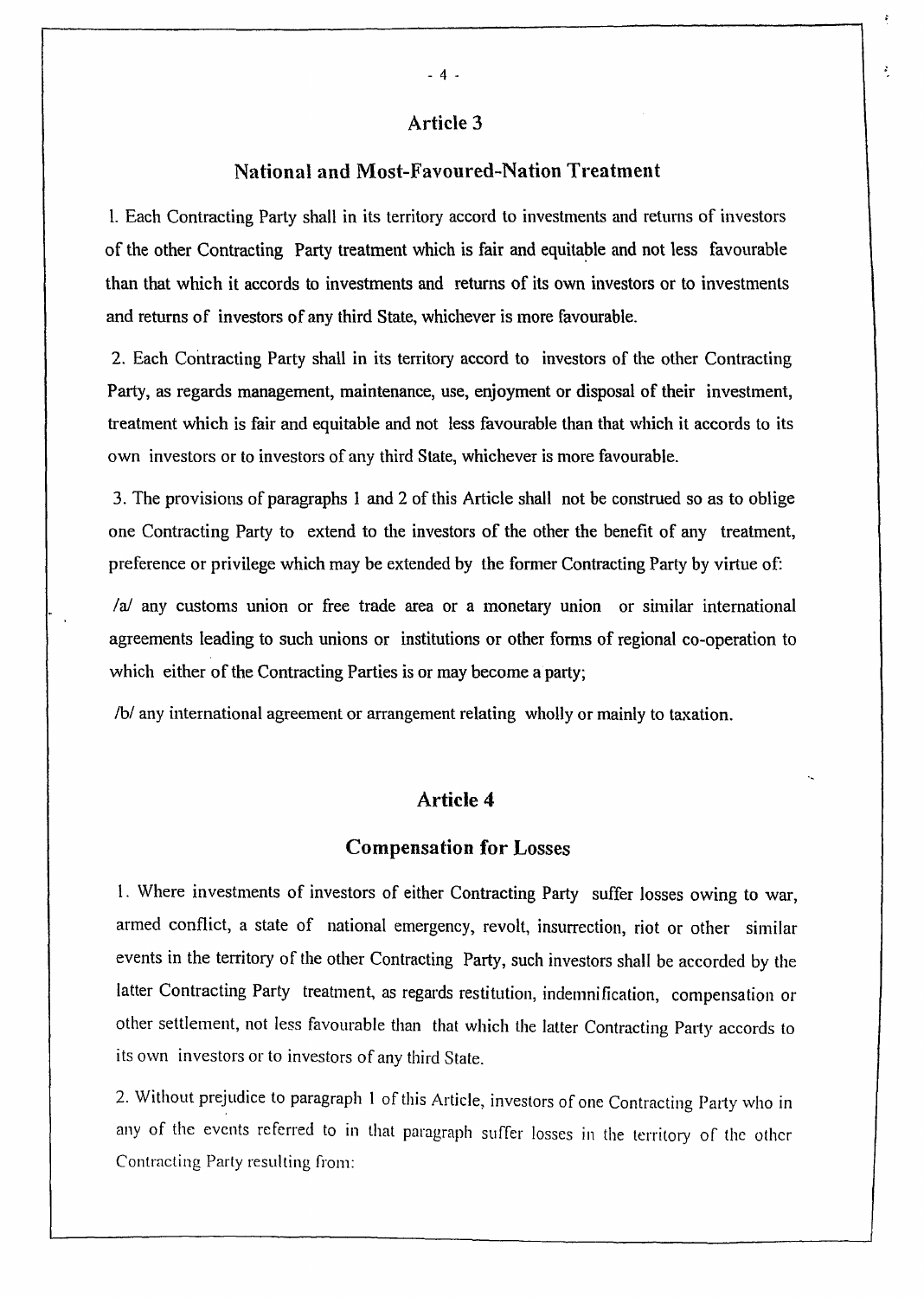- a) requisitioning of their investments by the forces or authorities of the latter Contracting Party, or
- b) destruction of their investments by the forces or authorities of the latter Contracting Party which was not caused in combat action or was not required by the necessity of the situation,

shall be accorded restitution or just and adequate compensation for the losses sustained during the period of the requisitioning or as a result of the destruction of the investment. Resulting payments shall be freely transferable in a freely convertible currency without delay\_

## **Article 5**

#### **Expropriation**

1. Investments of investors of either Contracting Party shall not be nationalised, expropriated or subjected to measures having effect equivalent to nationalization or expropriation (hereinafter referred to as "expropriation") in the territory of the other Contracting Party except for a public purpose. The expropriation shall be carried out under due process of domestic law, on a non-discriminatory basis and shall be accompanied by provisions for the payment of prompt, adequate and effective compensation. Such compensation shall amount to the market value of the investment expropriated immediately before expropriation or impending expropriation became public knowledge, shall include interest from the date of expropriation until the date of payment, shall be made without delay, be effectively realizable and be freely transferable in a freely convertible currency.

2. The investor affected shall have a right to prompt review by a judicial or other independent authority of that Contracting Party in which territory the investment has been made, of his or its case and of the valuation of his or its investment in accordance with the principles set out in this Article.

- 5 -

 $\frac{1}{2}$ 

.,.

 $\cdot$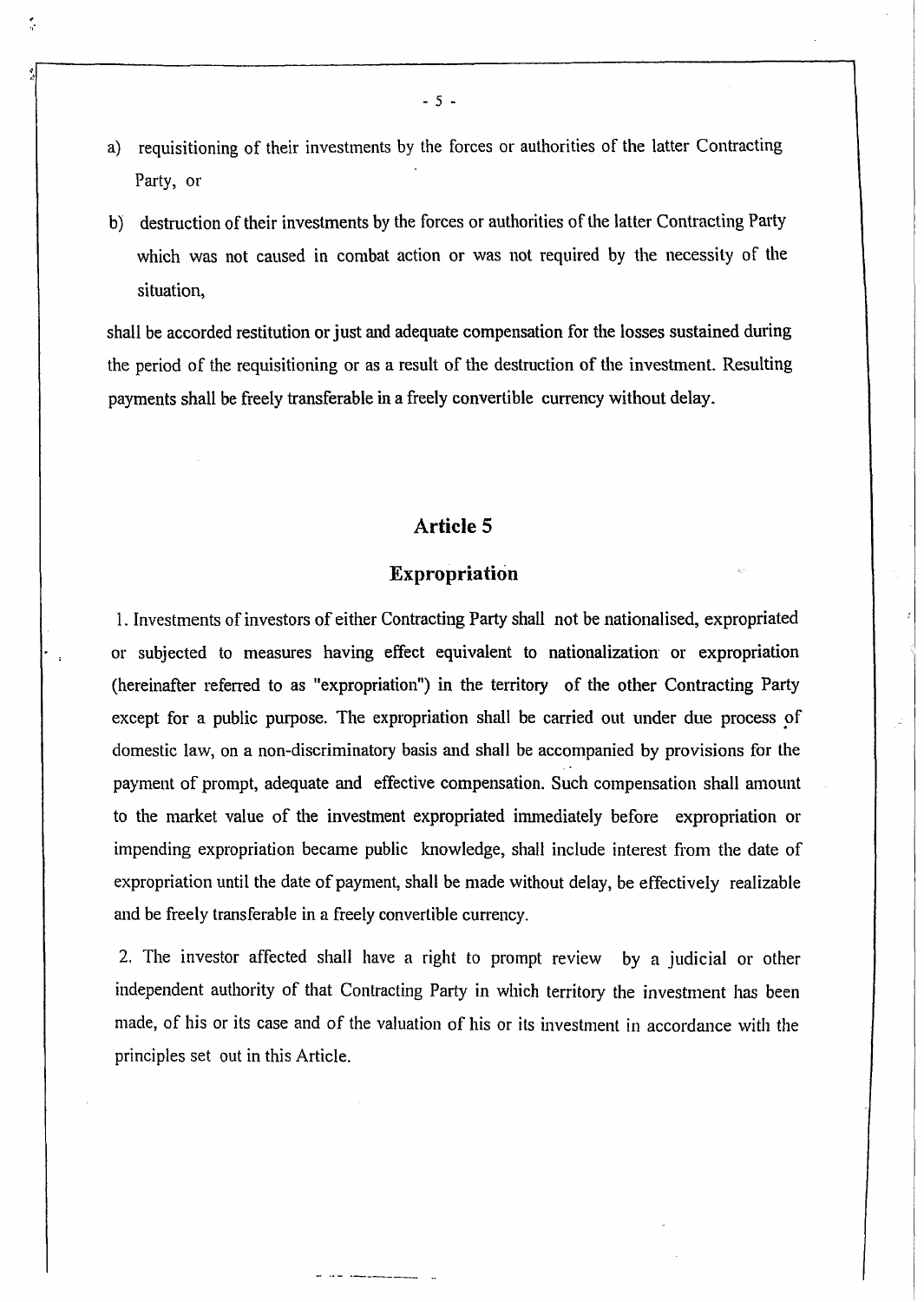# Article 6

# Transfers

1. The Contracting Parties shall ensure the transfer of payments related to investments and returns. The transfers shall be made in a freely convertible currency, without any restriction and undue delay, provided that all financial obligations towards the Contracting Party have been fulfilled. Such transfers shall include in particular, though not exclusively:

 $\alpha$  capital and additional amounts to maintain or increase the investment;

/b/ profits, interest, dividends and other current income;

/c/ funds in repayment of loans;

/d/ royalties or fees;

*lei* proceeds of sale or liquidation of the investment;

If payments of compensation under Articles 4 and 5;

*Igl* the earnings of personnel engaged from abroad who are employed and allowed to work in connection with an investment in the territory of the other Contracting Party.

2. For the purpose of this Agreement, exchange rate shall be the prevailing rate for current transactions at the date of transfer, unless otherwise agreed.

3. Transfers shall be considered to have been made "without any undue delay" in the sense of paragraph (1) of this Article when they have been made within the period normally necessary for the completion of the transfer. Such period shall under no circumstances exceed three months.

## Article 7

#### Subrogation

1. If a Contracting Party or its designated agency makes a payment to its own investors under a guarantee it has accorded in respect of an investment in the territory of the other Contracting Party, the latter Contracting Party shall recognize:

..

۸J.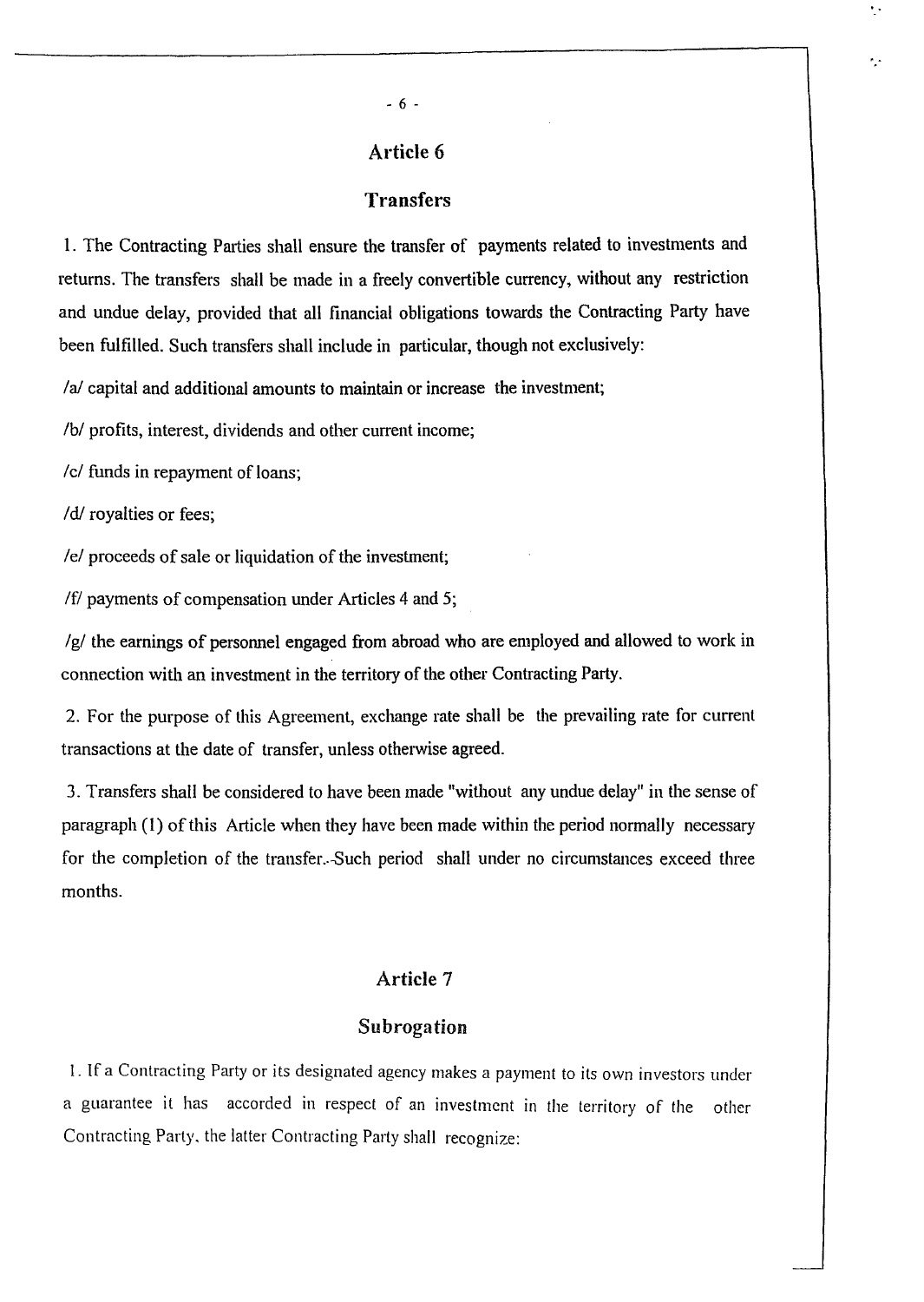$a$  the assignment, whether under the law or pursuant to a legal transaction in that country, of any right or claim by the investor to the former Contracting Party or its designated agency, as

/b/ that the former Contracting Party or its designated agency is entitled by virtue of subrogation to exercise the rights and enforce the claims of that investor and shall assume the obligations related to the investment.

2. The subrogated rights or claims shall not exceed the original rights or claims of the investor.

3. In the case of subrogation as defined in paragraph 1 and 2 above, the investor shall not be entitled to pursue a claim unless authorized to do so by the Contracting Party or its designated agency.

# **Article 8**

### **Settlement of Investment Disputes between a Contracting**

#### **Party and an Investor** of·the **other Contracting Party**

1. Any dispute which may arise between an investor of one Contracting Party and the other Contracting Party in connection with an investment in the territory of that other Contracting Party shall be subject to negotiations between the parties to the dispute.

2. If any dispute between an investor of one Contracting Party and the other Contracting Party cannot be thus settled, the investor shall be entitled to submit the case, at his choice, for settlement to:

/a/ to the competent court or administrative tribunal of the Contracting Party which is the party to the dispute;

or

well as,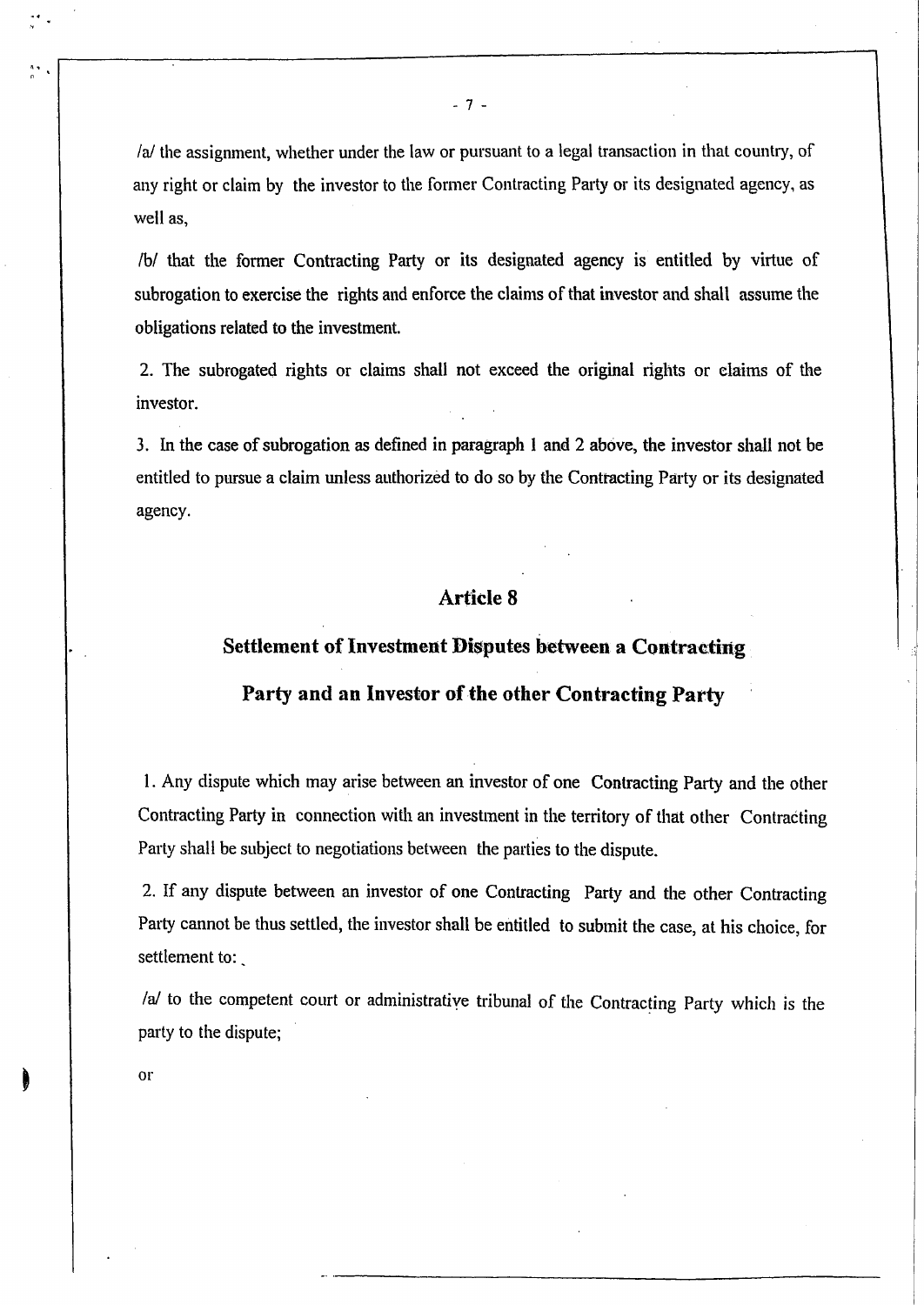/b/ the International Centre for Settlement of Investment Disputes (ICSID) having regard to the applicable provisions of the Convention on the Settlement of Investment Disputes between States and Nationals of other States opened for signature at Washington D.C. on 18 March 1965, in the event both Contracting Parties shall have become a party to this Convention;

#### or

*lei* an arbitrator or international ad hoc arbitral tribunal established under the Arbitration Rules of the United Nations Commission on International Trade Law (UNCITRAL). The parties to the dispute may agree in writing to modify these Rules.

The arbitral awards shall be based on provisions of this Agreement, on the rules and universally accepted principles of international law and on the national law of the Contracting Party in whose territory the investment was made to the extent that this Agreement refers to in its particular provisions.

The arbitral awards shall be final and binding on both parties to the dispute and shall be enforceable in accordance with the domestic legislation.

#### Article 9

#### Settlement of Disputes between the Contracting Parties

1. Disputes between the Contracting Parties concerning the interpretation or application of this Agreement shall, if possible, be settled through consultations or negotiations.

2. If the dispute cannot be thus settled within six months, it shall upon the request of either Contracting Party be submitted to an Arbitral Tribunal in accordance with the provisions of this Article.

3. The Arbitral Tribunal shall be constituted for each individual case in the following way. Within two months of the receipt of the request for arbitration, each Contracting Party shall appoint one member of the Tribunal. These two members shall then select a national of a third State who on approval of the two Contracting Parties shall be appointed Chairman of the Tribunal (hereinafter referred to as the "Chairman"). The Chairman shall be appointed within three months from the date of appointment of the other two members.

", .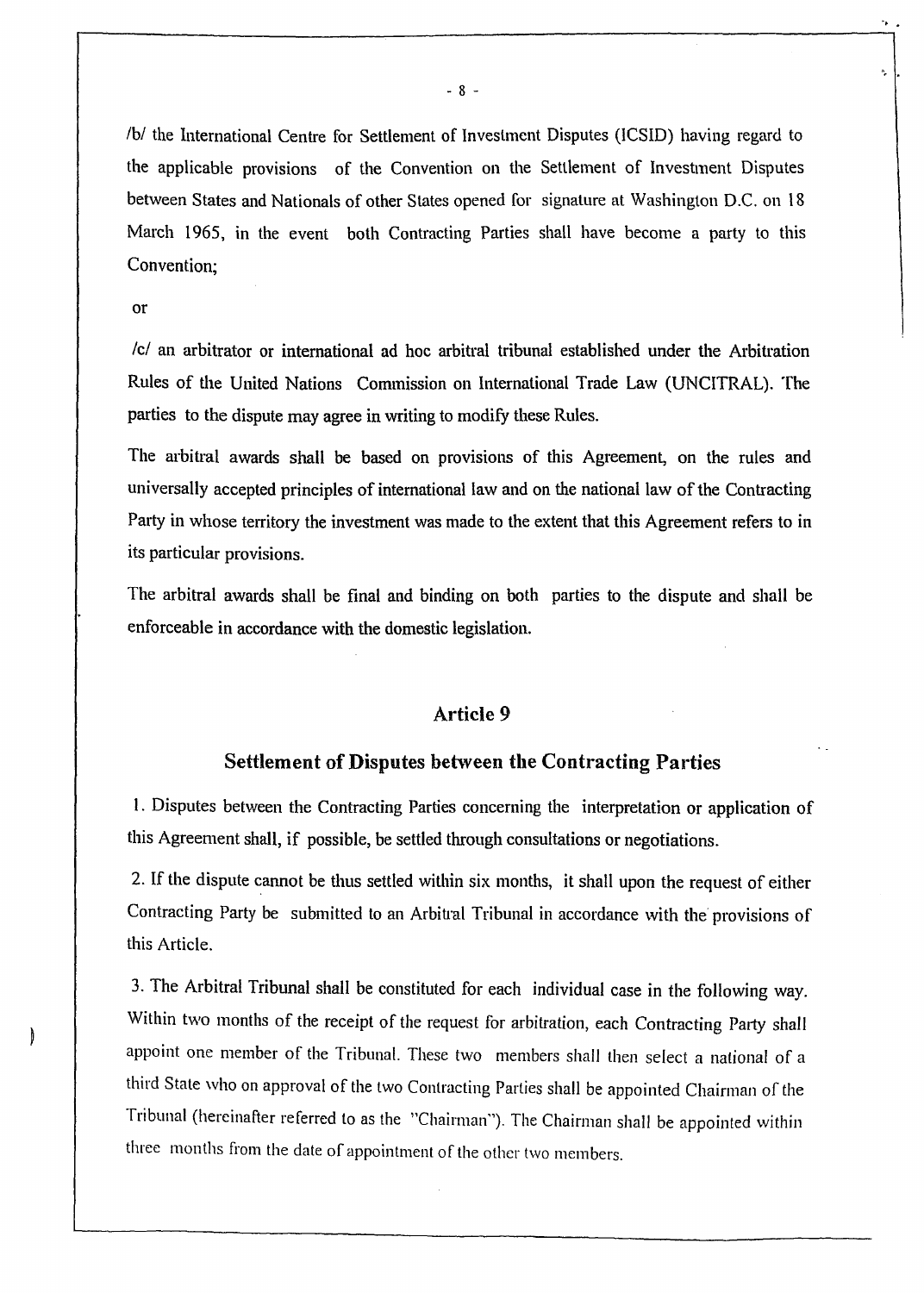4. If within the periods specified in paragraph 3 of this Article the necessary appointments have not been made, a request may be made to the President of the International Court of Justice to make the appointments. If he happens to be a national of either Contracting Party, or if he is otherwise prevented from discharging the said function, the Vice-President shall be invited to make the appointments. If the Vice-President also happens to be a national of either Contracting Party or is prevented from discharging the said fhnction. the member of the International Court of Justice next in seniority who is not a national of either Contracting Party shall be invited to make the appointments.

5. The Arbitral Tribunal shall reach its decision by a majority of votes. Such decision shall be binding. Each Contracting Party shall bear the cost of its own arbitrator and its representation in the arbitral proceedings; the cost of the Chairman and the remaining costs shall be borne in equal parts by both Contracting Parties. The Arbitral Tribunal shall determine its own procedure.

# **Article 10**

#### **Application of Other Rules and Special Commitments**

1. Where a matter is governed simultaneously both by this Agreement and by another international agreement to which both Contracting Parties are parties, nothing in this Agreement shall prevent either Contracting Party or any of its investors who own investments in the territory of the other Contracting Party from taking advantage of whichever rules are more favourable to his case.

2. If the treatment to be accorded by one Contracting Party to investors of the other Contracting Party in accordance with its laws and regulations or other specific provisions of contracts is more favourable than that accorded by the Agreement, the more favourable shall be accorded.

- 9 -